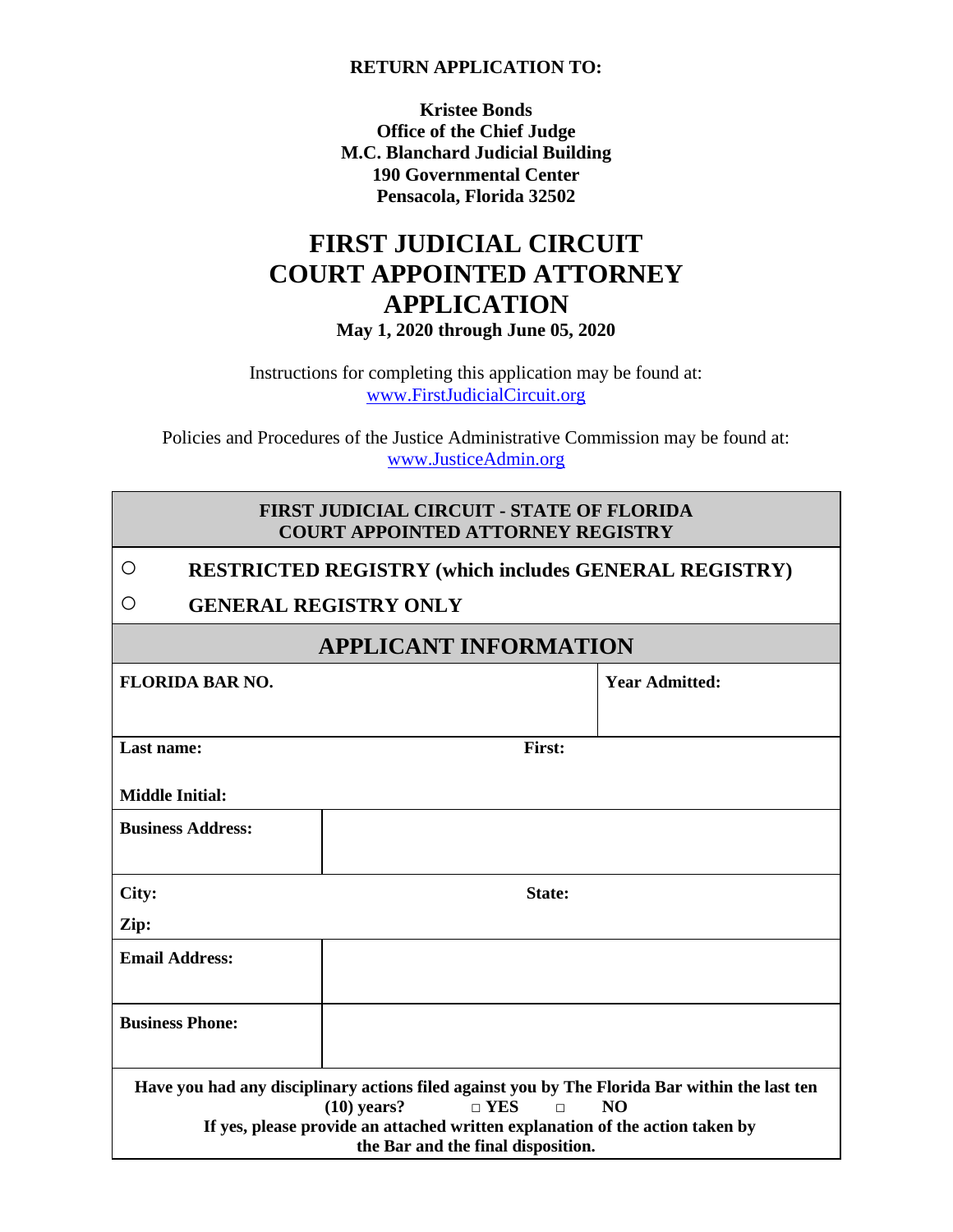| <b>REGISTRY CASE CATEGORIES - FIRST JUDICIAL CIRCUIT</b>                                                                                                      |                 |                 |                             |               |
|---------------------------------------------------------------------------------------------------------------------------------------------------------------|-----------------|-----------------|-----------------------------|---------------|
| Please place a check in each county, in each case type, for which you are seeking<br>appointment.                                                             |                 |                 |                             |               |
| <b>CASE CATEGORIES</b>                                                                                                                                        | <b>ESCAMBIA</b> | <b>OKALOOSA</b> | <b>SANTA</b><br><b>ROSA</b> | <b>WALTON</b> |
| <b>CAPITAL</b>                                                                                                                                                |                 |                 |                             |               |
| Capital Murder - Lead Counsel                                                                                                                                 |                 |                 |                             |               |
| Capital Murder - Co-Counsel                                                                                                                                   |                 |                 |                             |               |
| Capital (Non-Death other than<br>Capital Sexual Battery)                                                                                                      |                 |                 |                             |               |
| <b>Capital Sexual Battery</b>                                                                                                                                 |                 |                 |                             |               |
| <b>CRIMINAL</b>                                                                                                                                               |                 |                 |                             |               |
| Felonies: First degree, Life, RICO,<br>contempt, extradition<br>Second degree, and Third degree,<br>contempt, extradition,<br>Violation of Probation - Felony |                 |                 |                             |               |
| Misdemeanors<br>plus, contempt, extradition,<br>Violation of Probation -<br>Misdemeanor                                                                       |                 |                 |                             |               |
| Post Convictions: 3.850, 3.800                                                                                                                                |                 |                 |                             |               |
| Jimmy Ryce - Civil Commitment                                                                                                                                 |                 |                 |                             |               |
| <b>JUVENILE</b>                                                                                                                                               |                 |                 |                             |               |
| Delinquency, Violation of Probation                                                                                                                           |                 |                 |                             |               |
| Dependency & TPR                                                                                                                                              |                 |                 |                             |               |
| Parental Notice of Abortion                                                                                                                                   |                 |                 |                             |               |
| <b>CIVIL AND OTHER</b>                                                                                                                                        |                 |                 |                             |               |
| Guardianship/Emergency<br>Guardianship                                                                                                                        |                 |                 |                             |               |
| Baker & Marchman Acts                                                                                                                                         |                 |                 |                             |               |
| <b>Other Civil Cases</b>                                                                                                                                      |                 |                 |                             |               |
| <b>APPEALS</b>                                                                                                                                                |                 |                 |                             |               |
| <b>Capital Appeals</b>                                                                                                                                        |                 |                 |                             |               |
| Criminal Appeals - Felony                                                                                                                                     |                 |                 |                             |               |
| Criminal Appeals - Misdemeanor                                                                                                                                |                 |                 |                             |               |

п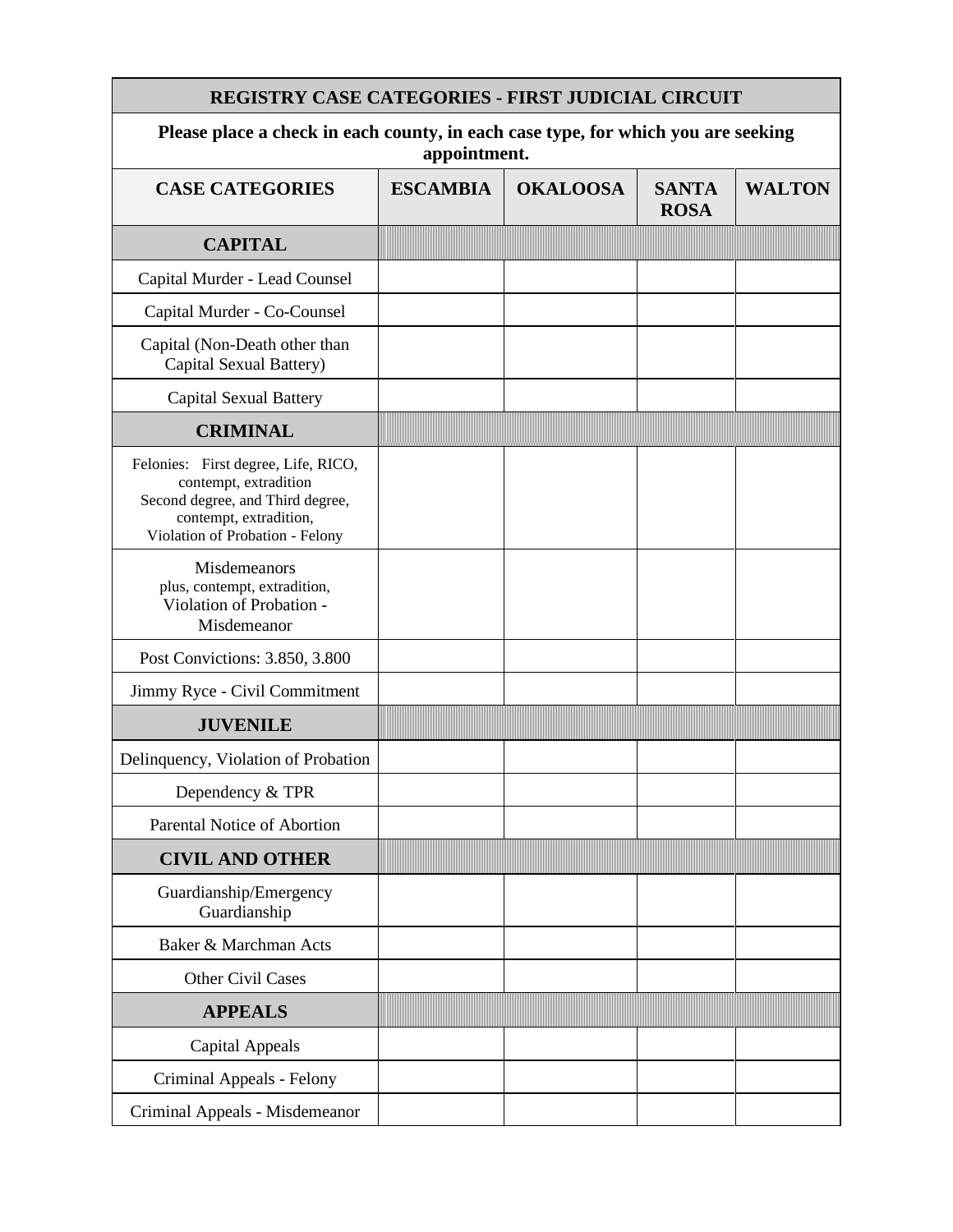| <b>CASE CATEGORIES</b>                                               | <b>ESCAMBIA</b> | <b>OKALOOSA</b> | <b>SANTA</b><br><b>ROSA</b> | <b>WALTON</b> |
|----------------------------------------------------------------------|-----------------|-----------------|-----------------------------|---------------|
| Juvenile Delinquency Appeals                                         |                 |                 |                             |               |
| Dependency/TPR Appeals                                               |                 |                 |                             |               |
| Civil Appeals                                                        |                 |                 |                             |               |
| <b>REGISTRY FOR CHILDREN</b><br>WITH CERTAIN SPECIAL<br><b>NEEDS</b> |                 |                 |                             |               |

## **Deadline to apply for installation on the FY20-21 RESTRICTED REGISTRIES CIRCUITWIDE is Friday - June 05, 2020.**

### **GENERAL REGISTRY applications for FY20-21 are accepted May 1, 2020 through June 30, 2021.**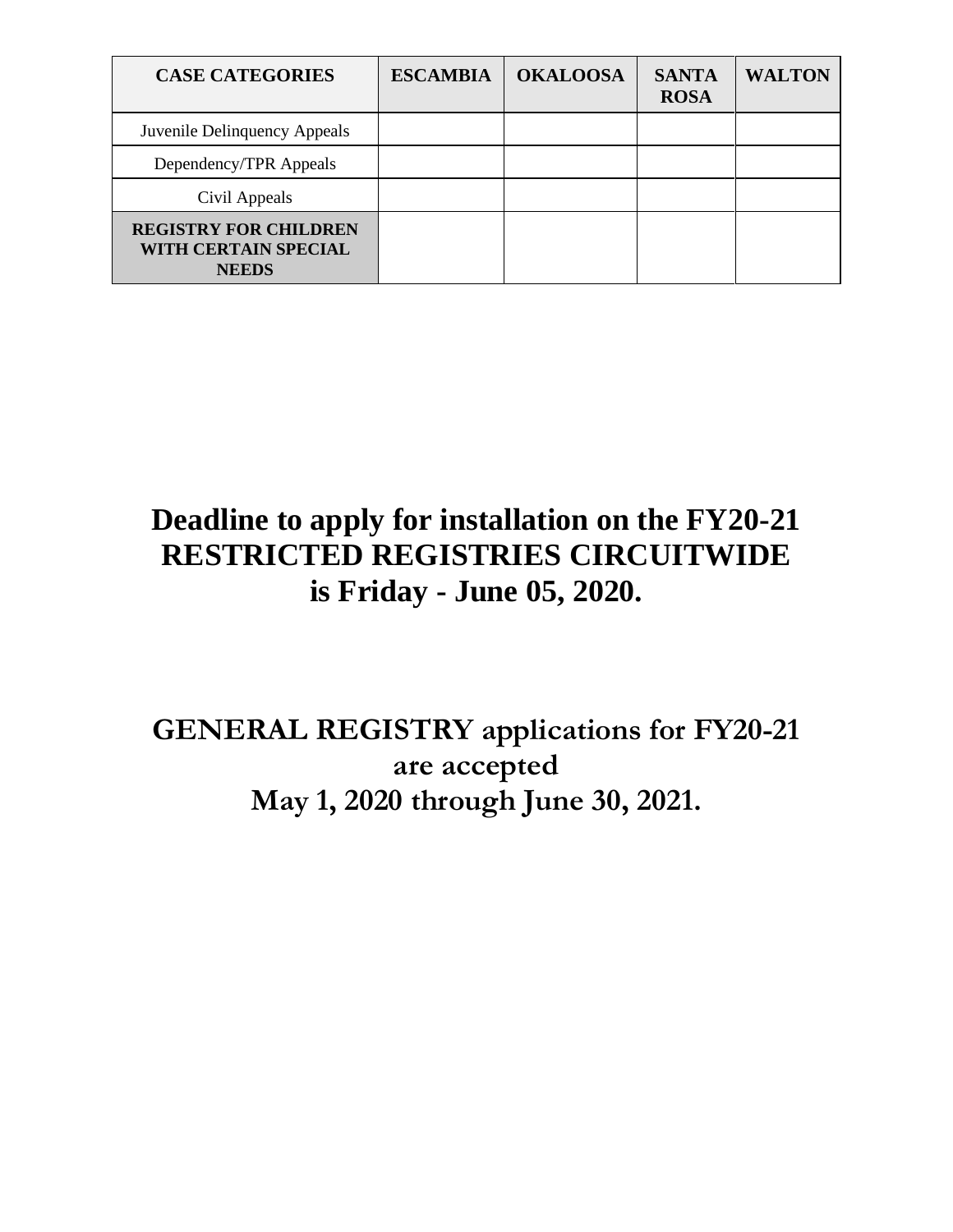### **QUALIFICATIONS FOR APPOINTMENT FROM THE REGISTRY OF CONFLICT AND COURT APPOINTED COUNSEL**

| <b>CRIMINAL CASE CATEGORIES</b>                                                                                                                                                          |                                                                                                                                                                                                                                                                                                                                                                                                                                                                                 |  |  |
|------------------------------------------------------------------------------------------------------------------------------------------------------------------------------------------|---------------------------------------------------------------------------------------------------------------------------------------------------------------------------------------------------------------------------------------------------------------------------------------------------------------------------------------------------------------------------------------------------------------------------------------------------------------------------------|--|--|
| Capital Murder                                                                                                                                                                           | The attorney shall meet the qualifications outlined in Florida Rule of Criminal<br>Procedure 3.112.                                                                                                                                                                                                                                                                                                                                                                             |  |  |
| Felonies: First, Life, RICO,<br>Life-RICO, Noncapital<br>Murder, Capital (non-death),<br>Post Convictions, Jimmy<br>Ryce, Felonies: Second and<br>Third degree, Contempt,<br>Extradition | The attorney shall meet the qualifications outlined in Florida Rule of Criminal<br>Procedure 3.113 and shall have been a member of The Florida Bar for at least<br>five years and tried no fewer than five state or federal jury trials.                                                                                                                                                                                                                                        |  |  |
| Misdemeanors, Criminal<br>Traffic, Violations of<br>Probation, Contempt,<br>Extradition                                                                                                  | The attorney shall meet the qualifications outlined in Florida Rule of Criminal<br>Procedure 3.113 and shall have been a member of The Florida Bar for at least<br>one year and tried no fewer than three state or federal jury trials.                                                                                                                                                                                                                                         |  |  |
| <b>JUVENILE CASE CATEGORIES</b>                                                                                                                                                          |                                                                                                                                                                                                                                                                                                                                                                                                                                                                                 |  |  |
| Delinquency                                                                                                                                                                              | The attorney shall meet the qualifications outlined in Florida Rule of Criminal<br><i>Procedure 3.113</i> and shall have been a member of The Florida Bar for at least<br>one year and tried no fewer than three state or federal jury trials, or three<br>delinquency dispositions.                                                                                                                                                                                            |  |  |
| Dependency & TPR                                                                                                                                                                         | The attorney shall have been a member of The Florida Bar for at least one year<br>and shall have observed a shelter hearing, a dependency hearing, and a<br>termination of parental rights hearing, and shall have completed at least six hours<br>of approved CLE within The Florida Bar current reporting cycle in the area of<br>dependency law. In addition, for TPR cases the attorney shall have tried at least<br>five adjudicatory hearings on petitions of dependency. |  |  |
| Parental Notice of Abortion<br>Act                                                                                                                                                       | The attorney shall meet the qualifications outlined in Florida Rule of Criminal<br>Procedure 3.113 and shall have been a member of The Florida Bar for at least<br>one year and tried no fewer than three state or federal jury trials, or three<br>delinquency dispositions.                                                                                                                                                                                                   |  |  |
| <b>CIVIL AND OTHER CASE CATEGORIES</b>                                                                                                                                                   |                                                                                                                                                                                                                                                                                                                                                                                                                                                                                 |  |  |
| Guardianship                                                                                                                                                                             | The attorney shall be familiar with the practice and procedure of guardianship<br>proceedings and shall have been a member of The Florida Bar for at least one<br>year and represented a party in no fewer than three guardianships and must have<br>completed eight hours of education in guardianship as required by statute.                                                                                                                                                 |  |  |
| Baker & Marchman Acts                                                                                                                                                                    | The attorney shall be familiar with Baker Act and Marchman Act proceedings<br>and shall have been a member of The Florida Bar for at least one year and<br>represented a party in no fewer than three mental health proceedings and must<br>have completed eight hours of CLE relating to mental health proceedings.                                                                                                                                                            |  |  |
| Other Civil Cases                                                                                                                                                                        | The attorney shall be familiar with civil practice and procedure and shall have<br>been a member of The Florida Bar for at least one year and represented a party in<br>no fewer than three civil proceedings and must have completed eight hours of<br>CLE relating to civil proceedings.                                                                                                                                                                                      |  |  |